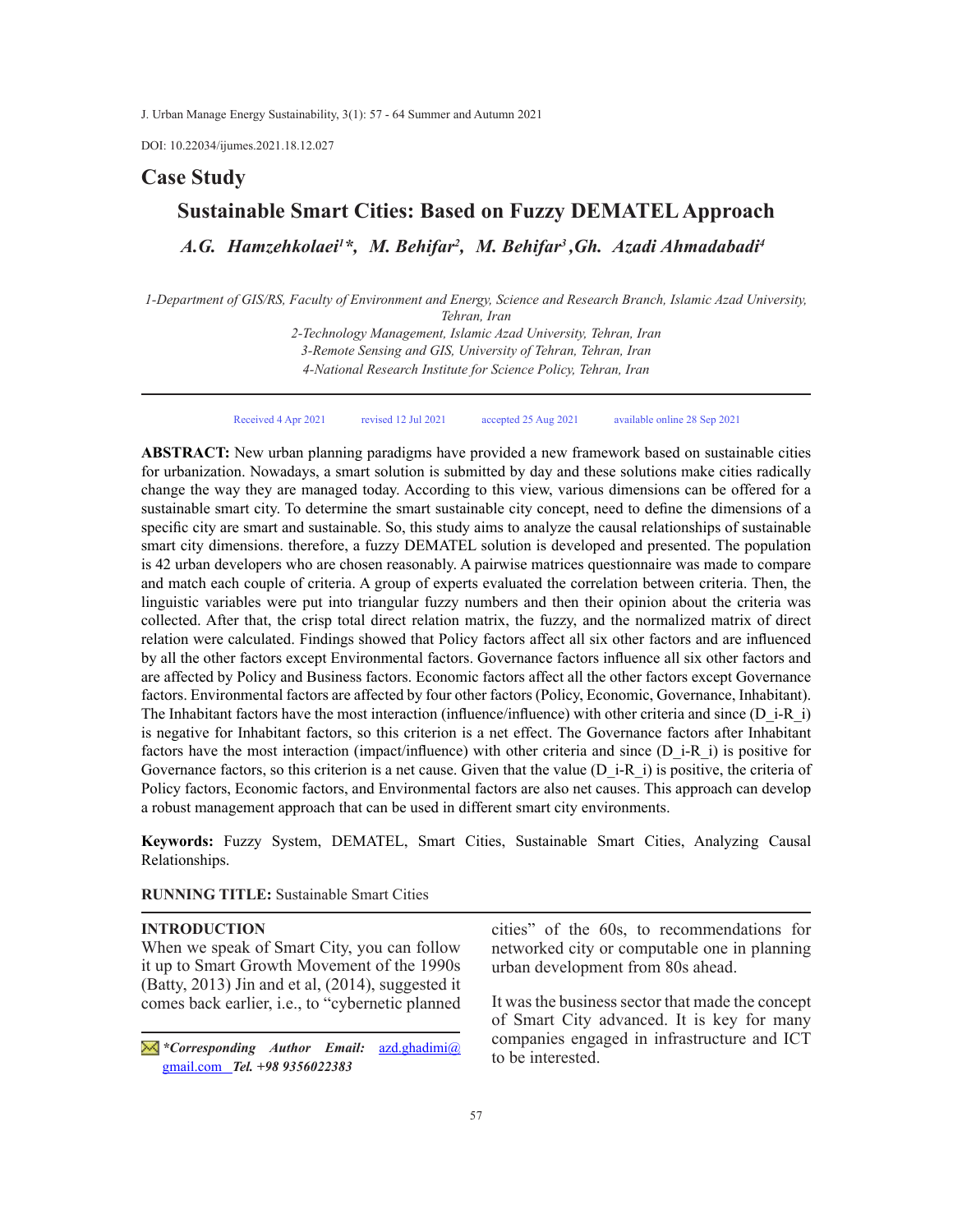From the point of business, if we can reload ICT solutions into a framework of smart city, we will have this potential to get going some kind of wholesale concept and also to guide it to public sectors of city authorities.

Modern societies with their increased population which is accompanied by industrial development shall result in enhanced economies. Flourishing economies, fast urbanization, and enhancing the living standards of society have considerably accelerated the rate of production of waste in developing countries (Minghua et al, 2009).

Citizens in smart cities are provided with information about multiple urban services and are allowed to follow up on the effect of their consumption on the total city sustainability. The smart city assumes that if your access to information about resource consumption shall be improved, it will result in better exploitation of those resources for residents and increased city sustainability (Khansari et al, 2014).

Urban areas are where more than half of the population of the world are living and also where more energy, land, and other resources are used. The continuing focus of the population on urban places suggests that these matters are increasingly important as they address the issues of sustainable development. In other notation, sustainable development of urban areas has become a rudiment for sustainable development (Economic Times, 2020).

Hence, to analyze a functional administration of a smart city, we hereby present a Fuzzy DEMATEL as precedence for assessing smart city technology. In the following section, the literature will be reviewed and in further section, the methodology of collecting data and the DEMATEL technique. In the two last parts, we will analyze the data and discuss the results and conclude.

Sustainable Smart City Dimensions: A Brief Review

The importance of environmental protection, concern about urbanization, and also technological development established a new framework to construct and design cities. If a city is not sustainable in the first place, it cannot be called smart (Yigitcanlar et al., 2019).

By investing in ICTs to promote sustainable development and life quality, governments and private sectors are providing infrastructures for smart cities to inform citizens about the demanded environment. Citizens in smart cities are provided needed infrastructures to be more intelligent in making decisions. Smart cities have so many challenges regarding social, cultural, economic, and ecological sustainability. They should provide information for residents about various services and let them follow up on their effect on resource consumption. The smart city assumes that if your access to information about resource consumption shall be improved, it will result in better exploitation of those resources for residents and increased city sustainability (Khansari et al, 2014).

Researchers and urban developers have presented different rankings for smart cities which are discussed at national and international levels and help urban policies to be evaluated and developed (Meijering, Kern, and Tobi 2014). For example, the Triple Helix model of smart cities is one of the most accepted models in this matter which is identified by Monfaredzadeh and Berardi (2015) for producing and classifying smart city indices. Lombardi et al. (2012), prepared a triple helix model (universities, industry, and government) by adding a fourth model (civil society) to enhance knowledge-based innovation in SSCC characterization. A six-dimensional framework (cities' mobility, environment, people, living, governance, and economy), to classify European cities towards smart city development was presented by Giffinger et al. European Smart Cities Ranking which is one of the most accepted rankings all over the world (Giffinger, Kramar, and Hindl 2008). The former matches up the mutual and multiple relationships between those three means for creating and capitalizing knowledge, i.e., government, industry, and university, and makes a set of benchmarks to assess the smartness of a city (Bhattacharyaa and et al, 2018). Figure 1 illustrates the Initiative Framework for Smart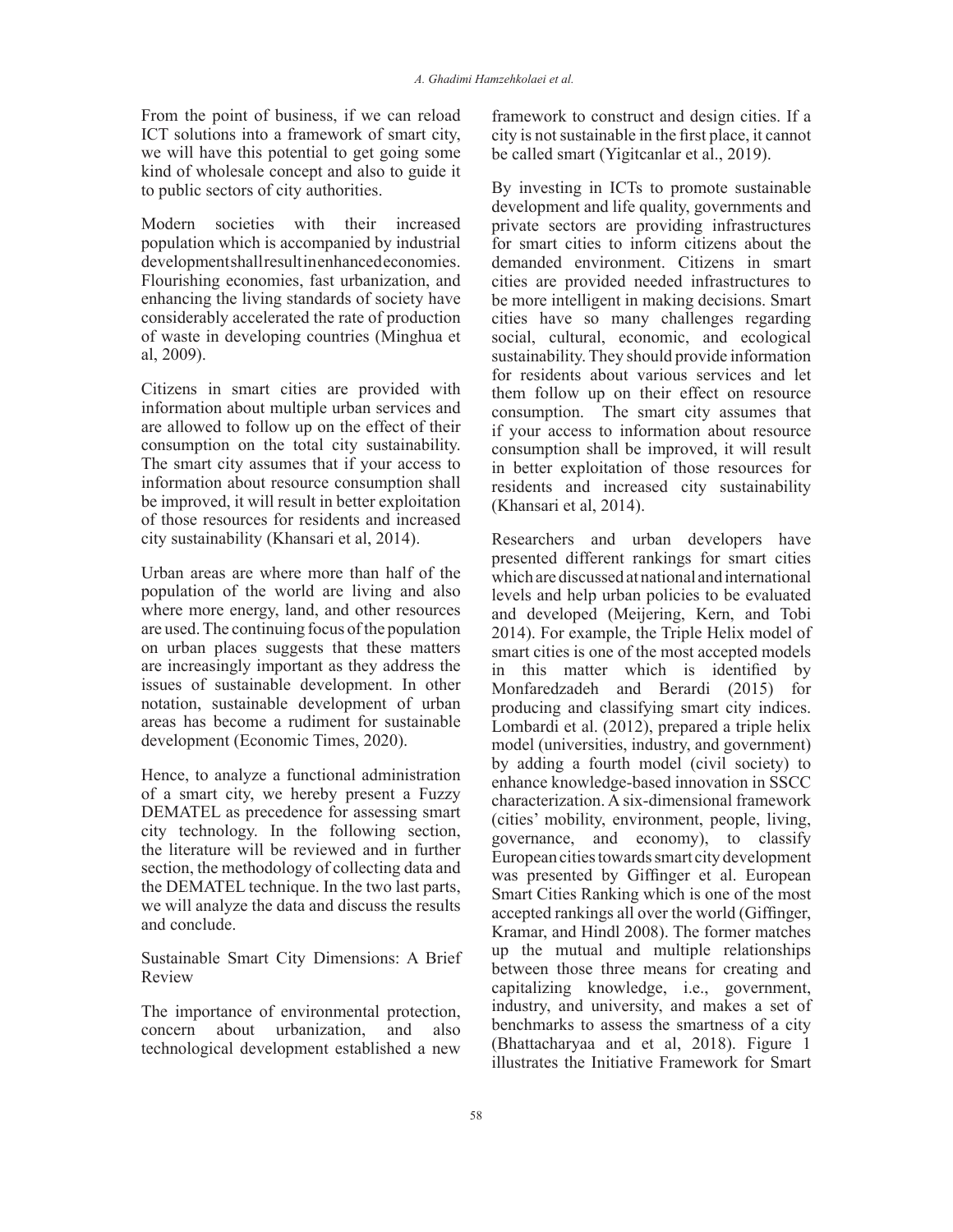Cities.



 Fig 1: Initiative Framework of Smart City (Chourabi et al. 2012, 7)

#### Social Sustainability

Security, quality of life, stability, and business opportunities are those strong factors that attract businesses, investments, and people and the social totality could offer them. Smart people, who are engaged in sustainable living, could develop smart cities. You can define sustainability in this matter to reduce using resources which are not renewable, preserving environment, powerful and manifold economy, independent societies as well as diversity and vitality of the economy, welfare and satisfying initial needs of human. As per Bouzguenda, Alalouch & Fava, (2019), ICT could enhance citizens' participation, develop social and environmental, and human assets in smart cities which makes them social-oriented. It is essential policies that are extracted from society perspectives, user's satisfaction and focus on around design to make sustainability for smart cities (Macke, Rubim Sarate & de Atayde Moschen, 2019).

#### Economic Sustainability

Cities are expected to provide capacity for their residents to enhance their potentials in economic affairs and draw business and capital. Nowadays with financial crises all over the world, economic sustainability should be essentially concerned. This crisis forced weaknesses in planning strategies and financial

models of cities authorities to offer services and invest in infrastructures. By studying smart economies, Apostol et al. (2015) suggested that smart economies include directions and policies which motivate innovation in cooperation with advanced technology, academic research, and attention to a sustainable environment. Arroub, Zahi, Sabir, and Sadik (2016) mention smart economies as creativity, competitiveness, communication technologies, and using the information in all aspects of the economy as well as being responsible for exploiting resources (AlSharif, Pokharel, 2021).

## Environmental Sustainability

Appio et al., 2019; Ismagilova et al. (2019) suggests that smart environment is engaged in controlling pollution, managing energy, smart networks, improving waste disposal, enhancing water and air quality, increasing green spaces, and monitoring radiation. It is so important for reducing the effect of city on an environmental resource by efficient and smart using technology and combining infrastructures. It could also have resulted in city flexibility against environmental shocks. Niˇzeti´c et al. (2020) show how IoT technologies could improve smart cities' waste management by for example in the concept of circular economy (AlSharif, Pokharel, 2021).

### Inhabitant Sustainability

The Inhabitant sustainability of smart cities could be characterized by the rate of social engagement, being opened for different communities, growth of human resources, education, and deducting digital gaps. Everyone in smart cities must be provided by showing current and further needs, equal opportunities, and security (Dempsey, and et al. 2011, AlSharif, Pokharel, 2021).

#### Governance Sustainability

If the citizens in smart cities are engaged in decision making, co-production, using different public tools, technology merging, and exchanging data to make their life better, then Governance sustainability could be facilitated. It is critical for smart cities to merge ruling with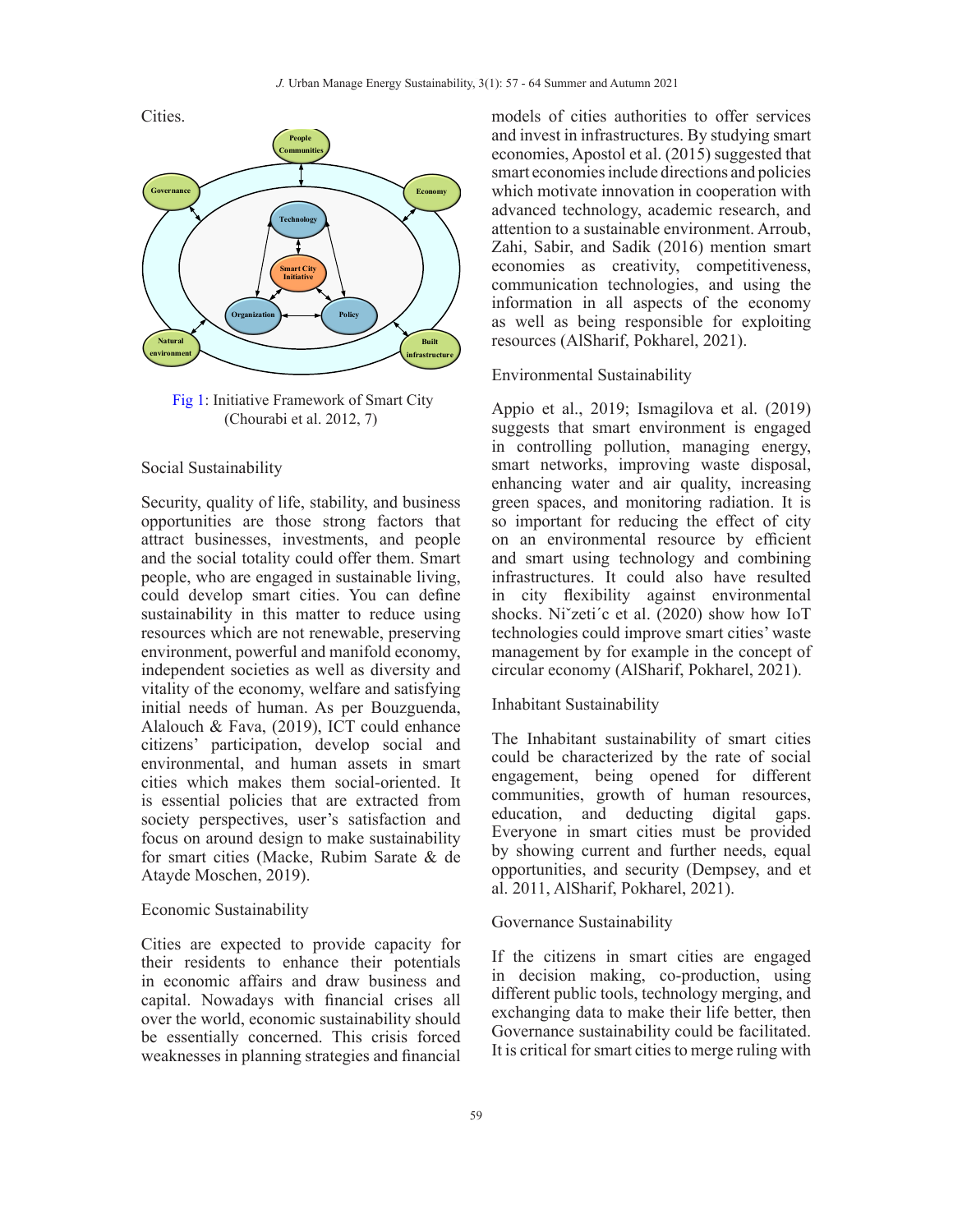social matters to have sustainable governance (Elkington, 2006).

It is pointed up to ruling and governing as a pillar in developing interactions between all factors of smart cities. Such electronic ruling could be improved by using 5G technologies, AI, and the Internet of things (IoT). It was also suggested by Ismagilova et al. (2019) to use cloud space for rendering information services which helps decision-making as it makes people to be engaged in sharing information (AlSharif, Pokharel, 2021).

#### Policy sustainability

Creativity in technology is an important step in policy sustainability. The policy sustainability of a smart city is defined by awareness of people, scientific advantage, theoretical correctness, environmental creativity, and applicability (Nill, Kemp, 2009; AlSharif, Pokharel, 2021).

## Business Sustainability

It is facilitated business sustainability by integrating social, environmental, and economic requests and matters to insure moral, sustainable, and sound development (Dyllick, Muff, 2016).

#### **MATERIALS AND METHODS**  Data Collection

The statistical population of the quantitative section in the field of causal relationships between factors consisted of 42 urban management experts who were purposefully selected. Their selection criteria were teaching in urban management, a doctoral degree in civil engineering, urban management, urban planning, and research in this field.

#### Fuzzy DEMATEL

#### Fundamentals

DEMATEL technique is a group multi-criteria decision making which illustrates cause and effect relationship among criteria through a directional graph (Tseng, 2009). The fuzzy DEMATEL technique was applied to determine

causal relationships among the criteria.

Step 1: A questionnaire with square matrices (a square matrix of order 7 for the main criteria) was prepared for pairwise comparison of the criteria.

Step 2: A 42-expert panel was invited to evaluate interrelations among the criteria by pairwise comparisons.

Step 3: The experts used ten linguistic variables to illustrate the degree of causality between the criteria. Linguistic variables and their corresponding triangular fuzzy numbers to define the degree of influence of criteria are shown in Tab 1.

| Tab 1: Linguistic variables for the degree of |  |
|-----------------------------------------------|--|
| influence of the criteria                     |  |

| Linguistic variables     | Crisp Scale | fuzzy Scales      |
|--------------------------|-------------|-------------------|
| No influence (N)         | 0           | (0,0,0)           |
| Very low influence (VL)  |             | (0,0,0.2)         |
| low influence (L)        |             | (0, 0.25, 0.5)    |
| High influence (H)       | ξ           | (0.25, 0.5, 0.75) |
| Very High influence (VH) | 4           | (0.5, 0.75, 1)    |

After converting linguistic variables to triangular fuzzy numbers based on Table 2, the Initial direct-relation matrix for the kth expert was made as

$$
\widetilde{X}^{\widetilde{k}} = \left[ \widetilde{X}_{ij}^{k} \right]_{n \times n} k = 1, 2, \cdots, m; m = 42
$$

and, n is the number of Criteria where i,j=1,2,⋯,n. Each element in matrix

$$
\tilde{X}^k \ i.e. \ \tilde{X}_{ij}^k = \left(l_{ij}^k, m_{ij}^k, u_{ij}^k\right)
$$

is a triangular fuzzy number that denotes the degree of the ith Criterion affects the jth Criterion when  $i\neq j$  and, is equal to  $(0,0,0)$ when  $i=j$ .

Step 4: using the combination rule of fuzzy triangular numbers, i.e., equation 1 aggregated direct-relation matrix

$$
\tilde{A} = [\tilde{a}_{ij}]_{n \times n} \quad (i, j = 1, 2, \cdots, n)
$$
  
was achieved

was achieved.

$$
\tilde{a}_{ij} = \frac{1}{m} \left[ x_{ij}^1(+) \, x_{ij}^2(+) \cdots (+) \, x_{ij}^m \right] (1)
$$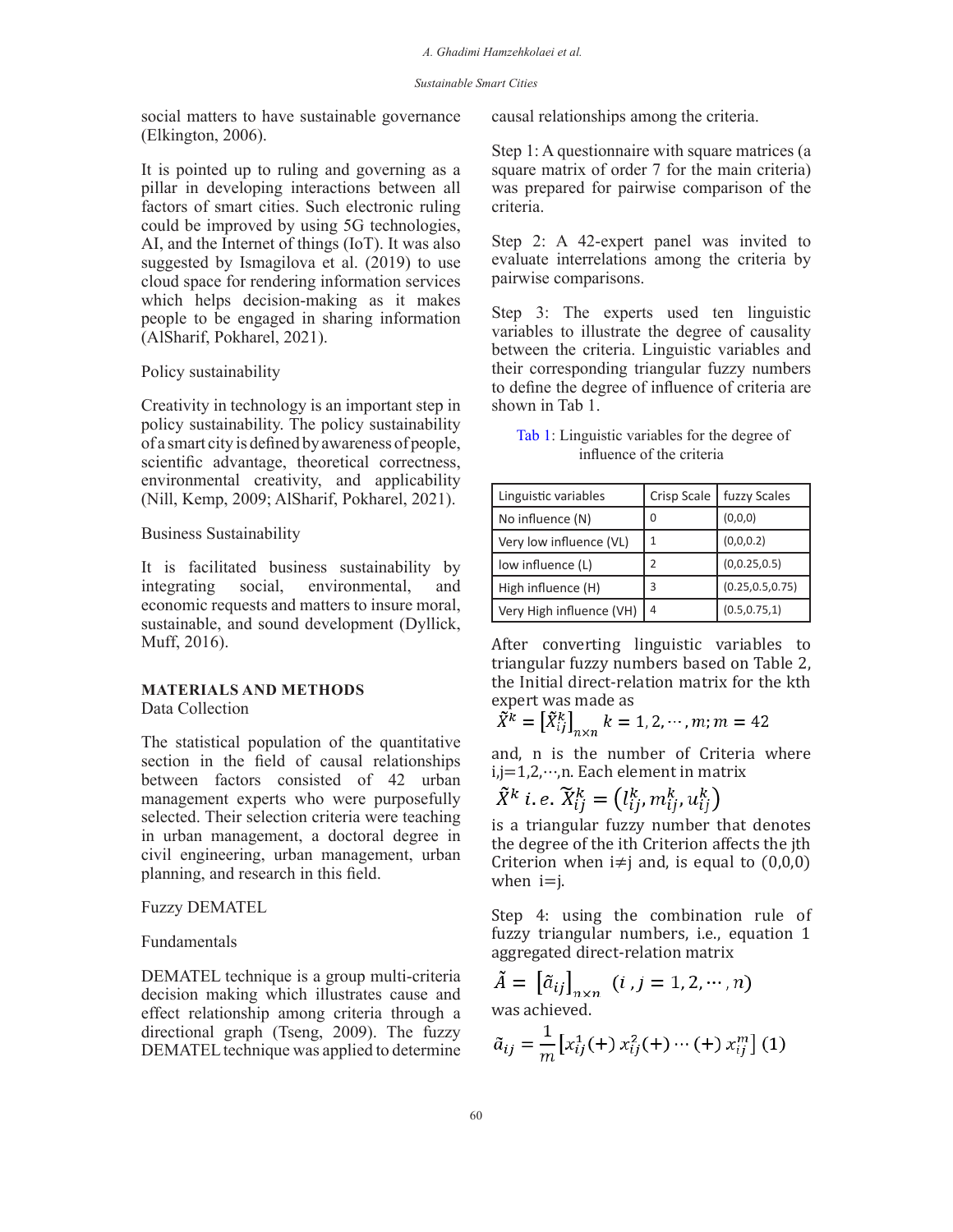Where (+) denotes Chen's fuzzy addition operation of triangular fuzzy numbers.

Step 5: Let  $\tilde{G} = \left[\tilde{g}_{ij}\right]_{n\times n} (i,j=1,2,\cdots,n)$ 

be the normalized direct-relation matrix that was calculated by applying Equations 2 to 4.

Assume that each element in aggregated direct-relation matrix

$$
\tilde{A} \text{ is } \tilde{a}_{ij} = (l'_{ij}, m'_{ij}, u'_{ij}) \ (i, j = 1, 2, \cdots, n).
$$
\n
$$
[e_{i}]_{n \times 1} = \left( \sum_{j=1}^{n} l'_{ij} \sum_{j=1}^{n} m'_{ij} \sum_{j=1}^{n} u'_{ij} \right) \qquad i = 1, 2, \cdots, n \tag{2}
$$

$$
c = \max_{1 \le i \le n} \left( \sum_{j=1}^{n} u'_{ij} \right) \tag{3}
$$

$$
\tilde{G} = \left[\tilde{g}_{ij}\right]_{n \times n} = \left(\frac{\sum_{j=1}^{n} l'_{ij}}{c}, \frac{\sum_{j=1}^{n} m'_{ij}}{c}, \frac{\sum_{j=1}^{n} u'_{ij}}{c}\right) \quad i, j = 1, 2, \cdots, n
$$
 (4)

Step 6: The total direct-relation matrix

$$
\tilde{S} = \begin{bmatrix} \tilde{s}_{ij} \end{bmatrix}_{n \times n} (i, j = 1, 2, \cdots, n)
$$
  
Where  $\tilde{s}_{ij} = (l_{ij}^*, m_{ij}^*, u_{ij}^*)$ 

was calculated as follows:

By dividing  $G$  and  $S$  to three crisp matrices of their lower, middle and upper elements of fuzzy triangular number,  $S<sup>2</sup>$  can be obtained by using equations 5 to 7.

$$
\left[l_{ij}^*\right]_{n\times n} = \left[l_{ij}^{\prime}\right]_{n\times n} \times \left(\left[l\right]_{n\times n} - \left[l_{ij}^{\prime}\right]_{n\times n}\right)^{-1} \tag{5}
$$

$$
[m_{ij}^{\dagger}]_{n \times n} = [m_{ij}^{\prime}]_{n \times n} \times ( [I]_{n \times n} - [m_{ij}^{\prime}]_{n \times n})^{-1}
$$
 (6)

$$
[u_{ij}^{\dagger}]_{n \times n} = [u_{ij}^{\dagger}]_{n \times n} \times ([I]_{n \times n} - [u_{ij}^{\dagger}]_{n \times n})^{-1}
$$
 (7)

where, I is the identity matrix of order n.

Step 7: The sum of each row and column of the total direct-relation matrix was stamped as two vectors  $\widetilde{D} = [\widetilde{d}_i]_{n \times 1}$ ,  $(i = 1, 2, \cdots, n)$  and  $\tilde{R} = \left[\tilde{r}_j\right]_{n \times 1} (j = 1, 2, \cdots, n)$ respectively. By adding  $\widetilde{D}$  to  $\widetilde{R}$  ( $\widetilde{D}$  +  $\widetilde{R}$ )

"prominence" was made which indicates the importance of each criterion. Subtracting D<sup> $\sim$ </sup> from  $\tilde{R}$  ( $\tilde{D} - \tilde{R}$ ) "relation" was obtained. Then,  $=[d_i]_{n\times 1}$ ,  $R=[r_i]_{1\times n}$ ,  $\vec{D}+\vec{R}$ 

and,  $D \rightharpoonup R$  vectors were defuzzified by Best Non-Performance (BNP) method.

When  $i=j$ , if  $d_i>r_j\rightarrow d_i-r_j>0$ ,

then the criterion is a net cause;

When  $i=j$ , if  $d_i < r_j \rightarrow d_i - r_j < 0$ ,

then criterion is a net effect. d\_i indicates the sum of direct and indirect effects of criterion i on other criteria. r\_j indicates the sum of direct and indirect consisting of criterion j.

Step 8: A Cartesian coordinate system consisted of a horizontal axis  $((D) \nightharpoonup R)$ and a vertical axis ( $D \rightarrow R \$ ) was drawn in which the coordinates of each criterion are displayed in ordered pairs  $(d_i+r_j, d_i-r_j)$ .

Step 9: The impact relationship map for the criteria was drawn based on the defuzzified total direct-relation matrix. To demonstrate the most influential and influenced Criteria a threshold value is considered for criteria.

| Abb.            | CO <sub>1</sub>       | CO <sub>2</sub>       | CO <sub>3</sub>       | CO <sub>4</sub>       | C <sub>05</sub>       | CO6                   | C <sub>07</sub>       |
|-----------------|-----------------------|-----------------------|-----------------------|-----------------------|-----------------------|-----------------------|-----------------------|
| CO <sub>1</sub> | (0.062, 0.209, 0.39)  | (0.018, 0.265, 0.477) | (0.062, 0.254, 0.458) | (0.146, 0.279, 0.466) | (0.08, 0.319, 0.53)   | (0.333, 0.502, 0.68)  | (0.109, 0.311, 0.514) |
| CO <sub>2</sub> | (0.148, 0.299, 0.489) | (0.037, 0.173, 0.355) | (0.148, 0.277, 0.463) | (0.025, 0.201, 0.401) | (0.151, 0.334, 0.53)  | (0.121, 0.28, 0.521)  | (0.052, 0.251, 0.468) |
| CO <sub>3</sub> | (0.063, 0.179, 0.408) | (0.141, 0.3, 0.488)   | (0.063, 0.146, 0.328) | (0.035, 0.123, 0.352) | (0.068, 0.269, 0.488) | (0.331, 0.438, 0.632) | (0.22, 0.333, 0.518)  |
| CO <sub>4</sub> | (0.18, 0.382, 0.581)  | (0.062, 0.32, 0.539)  | (0.18, 0.342, 0.546)  | (0.052, 0.184, 0.382) | (0.312, 0.491, 0.673) | (0.329, 0.525, 0.722) | (0.236, 0.41, 0.61)   |
| C <sub>05</sub> | (0.058, 0.245, 0.441) | (0.14, 0.289, 0.472)  | (0.058, 0.157, 0.373) | (0.018, 0.181, 0.382) | (0.06, 0.197, 0.381)  | (0.307, 0.426, 0.613) | (0.086, 0.191, 0.417) |
| CO <sub>6</sub> | (0.159, 0.331, 0.528) | (0.041, 0.273, 0.489) | (0.159, 0.296, 0.496) | (0.06, 0.165, 0.395)  | (0.166, 0.364, 0.571) | (0.168, 0.319, 0.518) | (0.319, 0.422, 0.598) |
| C <sub>07</sub> | (0.042, 0.244, 0.441) | (0.013, 0.224, 0.43)  | (0.042, 0.151, 0.371) | (0.139, 0.258, 0.431) | (0.06, 0.274, 0.479)  | (0.187, 0.377, 0.578) | (0.069, 0.186, 0.365) |

Tab 2: The fuzzy total direct-relation matrix  $(S<sup>5</sup>)$  for the main Criteria.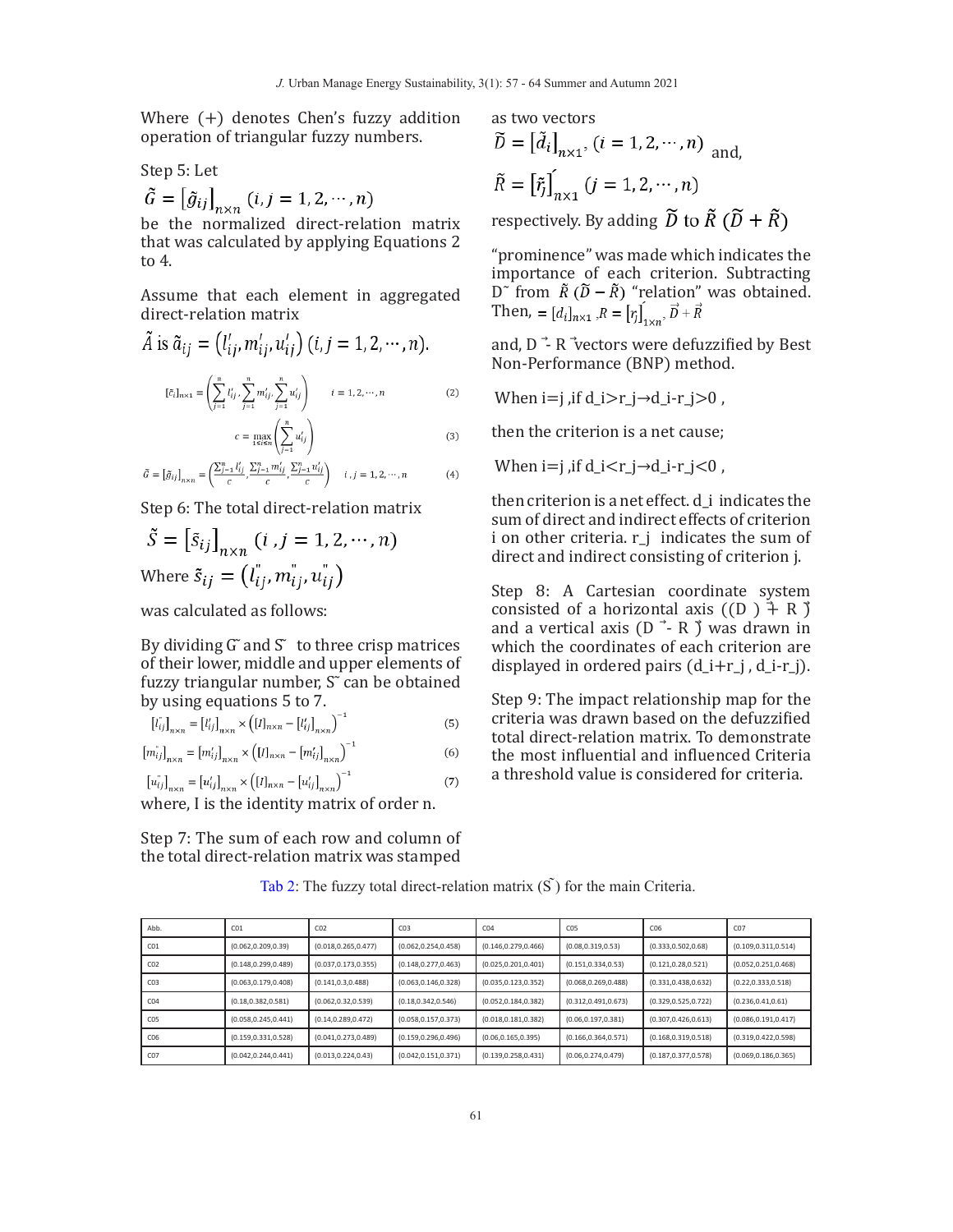#### *A. Ghadimi Hamzehkolaei et al.*

|                 |                 | CO <sub>1</sub> | CO <sub>2</sub> | CO <sub>3</sub> | CO <sub>4</sub> | CO <sub>5</sub> | C <sub>06</sub> | CO <sub>7</sub> |
|-----------------|-----------------|-----------------|-----------------|-----------------|-----------------|-----------------|-----------------|-----------------|
| Abb.            | Criteria        | Policy          | Economic        | Environmental   | Governance      | Social          | Inhabitant      | <b>Business</b> |
| CO <sub>1</sub> | Policy          | 0.221           | 0.253           | 0.258           | 0.297           | 0.310           | 0.505           | 0.311           |
| CO <sub>2</sub> | Economic        | 0.312           | 0.188           | 0.296           | 0.209           | 0.338           | 0.307           | 0.257           |
| CO <sub>3</sub> | Environmental   | 0.217           | 0.310           | 0.179           | 0.170           | 0.275           | 0.467           | 0.357           |
| CO <sub>4</sub> | Governance      | 0.381           | 0.307           | 0.356           | 0.206           | 0.492           | 0.526           | 0.419           |
| CO <sub>5</sub> | Social          | 0.248           | 0.300           | 0.196           | 0.194           | 0.213           | 0.449           | 0.232           |
| CO6             | Inhabitant      | 0.339           | 0.267           | 0.317           | 0.207           | 0.367           | 0.335           | 0.446           |
| C <sub>07</sub> | <b>Business</b> | 0.243           | 0.222           | 0.188           | 0.276           | 0.271           | 0.381           | 0.207           |

Tab 3: The crisp total direct-relation matrix (S) for the main Criteria.

Tab 4: The sum of rows  $(D^{\tilde{}})$  and the sum of columns  $(R^{\tilde{}})$  for fuzzy total-relation matrix and their corresponding crisp values for main Criteria

| Abb.            | Criteria        | D <sup>-</sup> in triangular fuzzy<br>form | R-in triangular fuzzy<br>form | $D^{\prime}$ in crisp form | $R3$ in crisp form |
|-----------------|-----------------|--------------------------------------------|-------------------------------|----------------------------|--------------------|
| CO <sub>1</sub> | Policy          | (0.812, 0.713, 1.525)                      | (0.099, 2.14, 1.889)          | 2.16                       | 1.96               |
| CO <sub>2</sub> | Economic        | (0.683, 0.451, 1.134)                      | (0.231, 1.815, 1.845)         | 1.91                       | 1.85               |
| CO <sub>3</sub> | Environmental   | (0.922, 0.713, 1.635)                      | (0.209, 1.789, 1.623)         | 1.98                       | 1.79               |
| CO <sub>4</sub> | Governance      | (1.352, 0.476, 1.827)                      | (0.876, 2.654, 1.391)         | 2.69                       | 1.56               |
| CO <sub>5</sub> | Social          | (0.728, 0.897, 1.626)                      | (0.169, 1.687, 2.247)         | 1.83                       | 2.27               |
| C <sub>06</sub> | Inhabitant      | (1.071, 1.777, 2.848)                      | (0.706, 2.168, 2.867)         | 2.28                       | 2.97               |
| CO <sub>7</sub> | <b>Business</b> | (0.553, 1.093, 1.646)                      | (0.54, 1.714, 2.105)          | 1.79                       | 2.23               |

 Tab 4: The "Prominence" and "Relation" values in the form of triangular fuzzy and crisp numbers for main Criteria

| Abb.            | Criteria        | $D^{\sim}$ + R $\sim$     | $D^{\sim}$ -R $\sim$     | $(D+R)$ | $(D^{\rightarrow} - R^{\rightarrow})$ | Category   |
|-----------------|-----------------|---------------------------|--------------------------|---------|---------------------------------------|------------|
| CO <sub>1</sub> | Policy          | (0.251, 0.251, 3.515)     | (3.279, 6.793, 0.236)    | 2.856   | 0.195                                 | net cause  |
| CO <sub>2</sub> | Economic        | (0.03, 3.227, 0.03)       | $(0.023 - 3.25, 6.478)$  | 2.527   | 0.060                                 | net cause  |
| CO <sub>3</sub> | Environmental   | (0.166, 0.166, 3.215)     | (3.036, 6.25, 0.179)     | 2.684   | 0.185                                 | net cause  |
| CO <sub>4</sub> | Governance      | (1.263, 1.263, 4.054)     | (2.811, 6.866, 1.243)    | 3.319   | 1.127                                 | net cause  |
| CO <sub>5</sub> | Social          | (0.56, 3.08, 0.56)        | $(0.573 - 3.652, 6.732)$ | 2.599   | $0.434 -$                             | net effect |
| C <sub>06</sub> | Inhabitant      | $(0.698, 3.596-, 0.698-)$ | $(0.669 - 4.264, 7.86)$  | 3.336   | $0.691 -$                             | net effect |
| CO <sub>7</sub> | <b>Business</b> | (0.39, 3.095, 0.39)       | $(0.395 - 3.49, 6.585)$  | 2.613   | $0.442 -$                             | net effect |

## **RESULT AND DISCOTION**

By gathering expert opinion using the pairwise comparisons matrix for the Criteria the linguistic variables were converted to triangular fuzzy numbers. The experts' opinions were combined by using Equation (1). Then, the normalized direct-relation matrix, fuzzy, and crisp total direct-relation matrix was calculated. The fuzzy and, crisp total direct-relation matrix for main Criteria is illustrated in TTables 2, 3 respectively.



 Tab 1: The causal diagram from the crisp data for main Criteria

A threshold of 0.221 obtained from the first Quartile of all elements of the total relation matrix, is considered to indicate the strongest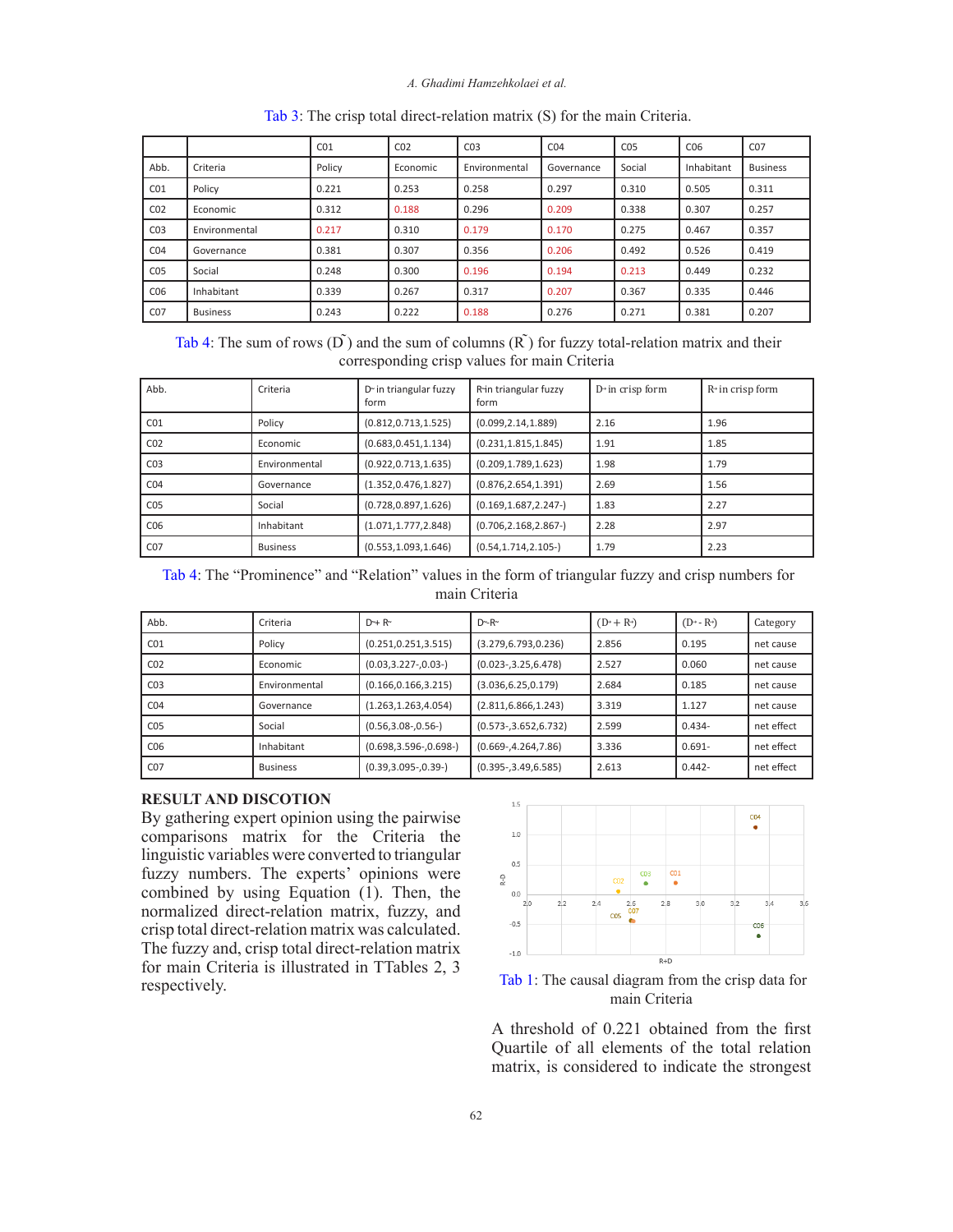interdependence among criteria. As Tables 4 and 5 shows, Policy factors affect all six other factors and are influenced by all the other factors except Environmental factors. Governance factors influence all six other factors, and are affected by Policy and Business factors. Economic factors affect all the other factors except Governance factors. Environmental factors are affected by four other factors (Policy, Economic, Governance, Inhabitant).

Criterion (C06) Inhabitant factors has the most interaction (influence/influence) with other criteria and since  $(D_i - R_i)$  is negative for Inhabitant factors, so this criterion is a net effect.

Criterion (C04) Governance factors after Inhabitant factors has the most interaction (impact/influence) with other criteria and since (D\_i-R\_i) is positive for Governance factors, so this criterion is a net cause. Given that the value ( $D$  i-R i) is positive, the criteria of Policy factors, Economic factors and Environmental factors are also net causes. Figure 2 shows the causal diagram from the crisp data for the main Criteria

#### **CONCLUSION**

Nowadays, people use the term "Smart City" all over the world with different concepts and from different practical aspects. Most of them use it when IT is applied in urban development and citizens' life. More than this, the term "Smart City" is referred to changes in technological infrastructures in conversion from a traditional industrial society to an academic one. Among social, economic, environmental, Inhabitant, Governance, policy, and business sustainability, the last one affects all others and also being affected by all others except environmental. Governance sustainability affects all other factors and is affected by policy and business ones. Economic sustainability affects all other factors except Governance. Environmental sustainability is affected by four of them, i.e., economic, Governance, Inhabitant, and policy.

The smart economy is turning one of the pillars of smart cities as economic movements in the information world is a serious key in the improvement of a city. It should be also able to make people from inside and outside the city engage in social matters and also attract companies and investors to accelerate development. A smart economy is a creative and innovative practice for governing such cities.

Criterion Inhabitant factors has the most interaction (influence/influence) with other criteria and since (D\_i-R\_i) is negative for Inhabitant factors, so this criterion is a net effect.

Criterion Governance factors after Inhabitant factors has the most interaction (impact/ influence) with other criteria and since (D\_i-R\_i) is positive for Governance factors, so this criterion is a net cause. Given that the value (D\_i-R\_i) is positive, the criteria of Policy factors, Economic factors and Environmental factors are also net causes.

#### **REFERENCES**

- Apostol, D., Bălăceanu, C., & Constantinescu, E. M. (2015, May). SMART-ECONOMY CONCEPT-FACTS AND PERSPECTIVES (International Conference "EUROPEAN PERSPECTIVE OF LABOR MARKET-INOVATION, EXPERTNESS, PERFORMANCE"). In Institute for Economic Forecasting Conference Proceedings (No. 141113). Institute for Economic Forecasting.
- Appio, F. P., Lima, M., & Paroutis, S. (2019). Understanding Smart Cities: Innovation ecosystems, technological advancements, and societal challenges. Technological Forecasting and Social Change, 142, 1-14.
- Arroub, A., Zahi, B., Sabir, E., & Sadik, M. (2016, October). A literature review on Smart Cities: Paradigms, opportunities and open problems. In 2016 International conference on wireless networks and mobile communications (WINCOM) (pp. 180-186). IEEE.
- Bhattacharya, T. R., Bhattacharya, A., Mclellan, B., & Tezuka, T. (2020). Sustainable smart city development framework for developing countries. Urban Research & Practice, 13(2), 180-212.
- Batty, M. (2013). Big data, smart cities and city planning. Dialogues in human geography, 3(3), 274-279.
- Bouzguenda, I., Alalouch, C., & Fava, N. (2019).